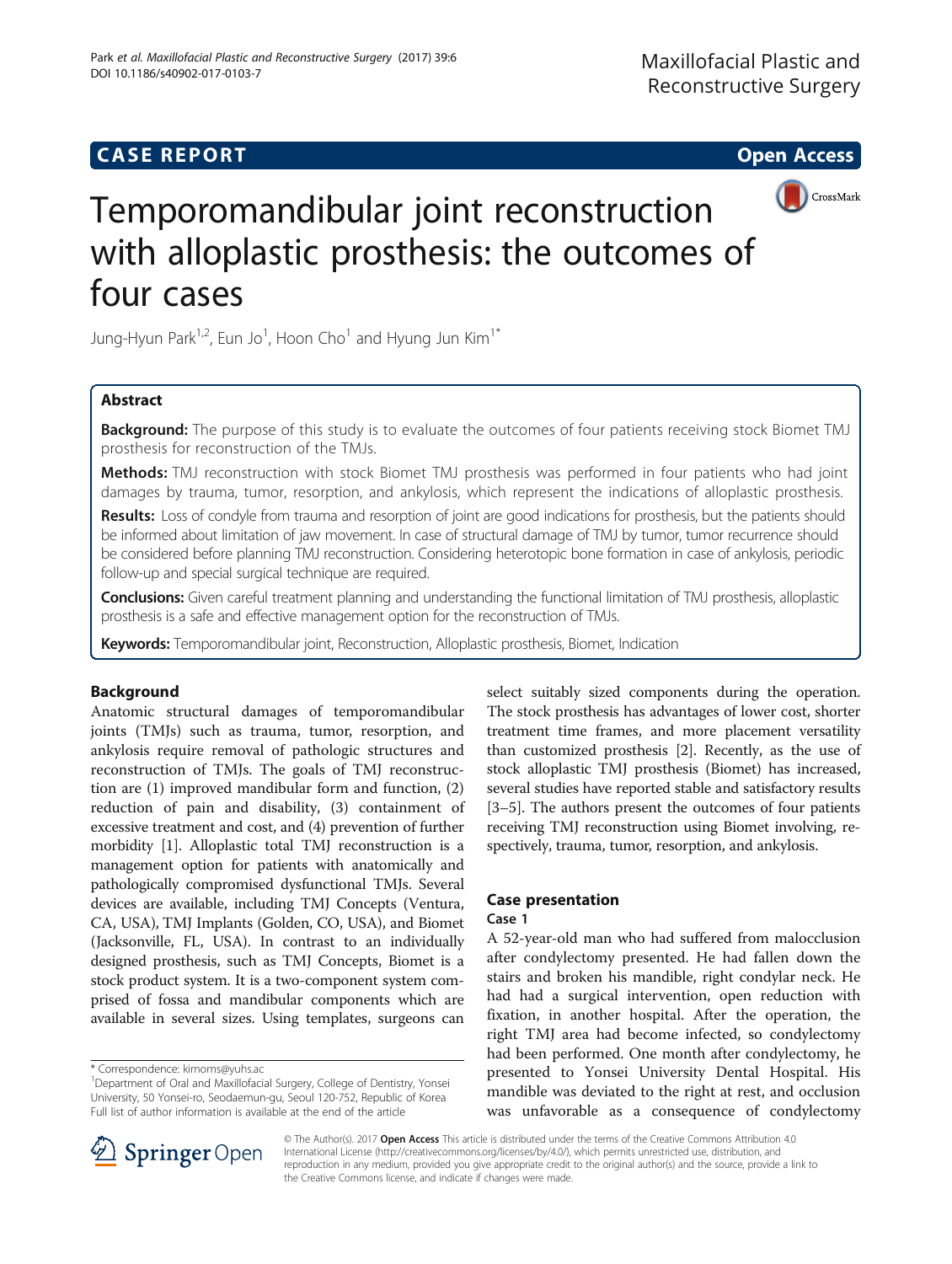(Fig. 1a). The range of mouth opening was limited to 30 mm of maximum interincisal distance. After infection control using oral antibiotics, reconstruction of the right TMJ with a joint prosthesis was planned. During the operation, surgeons secured stable occlusion by intermaxillary fixation to restore original occlusion. Installation of the TMJ prosthesis was carried by two incisions: preauricular and Risdon's. The panoramic radiography taken 1 day after the operation showed recovery of original occlusion (Fig. 1b). He was discharged after 3 days without postoperative complications. He has been followed up for 1 year with no problem from prosthesis having developed. The prosthesis has functioned well, and his occlusion has been stable, although the maximum interincisal opening is still 30 mm.

#### Case 2

A 34-year-old man was diagnosed with adenoid cystic carcinoma of right external auditory canal. He underwent an operation to remove carcinoma with right condylectomy in the Department of Otolaryngology (Fig. [2a\)](#page-2-0). After the operation, his occlusion was maintained by intermaxillary fixation screws and elastic bands. He had no limitation of jaw opening, but his mandible was deviated to the right side when jaw

opened. After 8 months of first operation, reconstruction of right TMJ was planned to maintain stable occlusion without intermaxillary fixation screws. During the operation for TMJ reconstruction, there was no abnormal finding around the previous operation site. After TMJ reconstruction, intermaxillary fixation screws were removed and stable occlusion was confirmed (Fig. [2b\)](#page-2-0). Three months later, however, sharp pain and mild swelling developed in the right TMJ area. The symptom persisted in spite of using antibiotics and NSAIDs. Computed tomography (CT) was taken but no abnormality could be found because of metal artifacts from the prosthesis. After four more months, magnetic resonance imaging (MRI) revealed re-growing tumor along the temporalis muscle. Additional surgeries were performed to remove tumor and prosthesis, but he is still suffering from uncontrolled primary tumor in the right TMJ and temporal area.

#### Case 3

A 53-year-old woman with rheumatoid arthritis of the hand, wrist, and shoulder presented by reason of pain on both TMJs. She had suffered from rheumatoid arthritis for 1 year and had been taking anti-inflammatory drugs. CT confirmed that both TMJs were also affected by rheumatoid

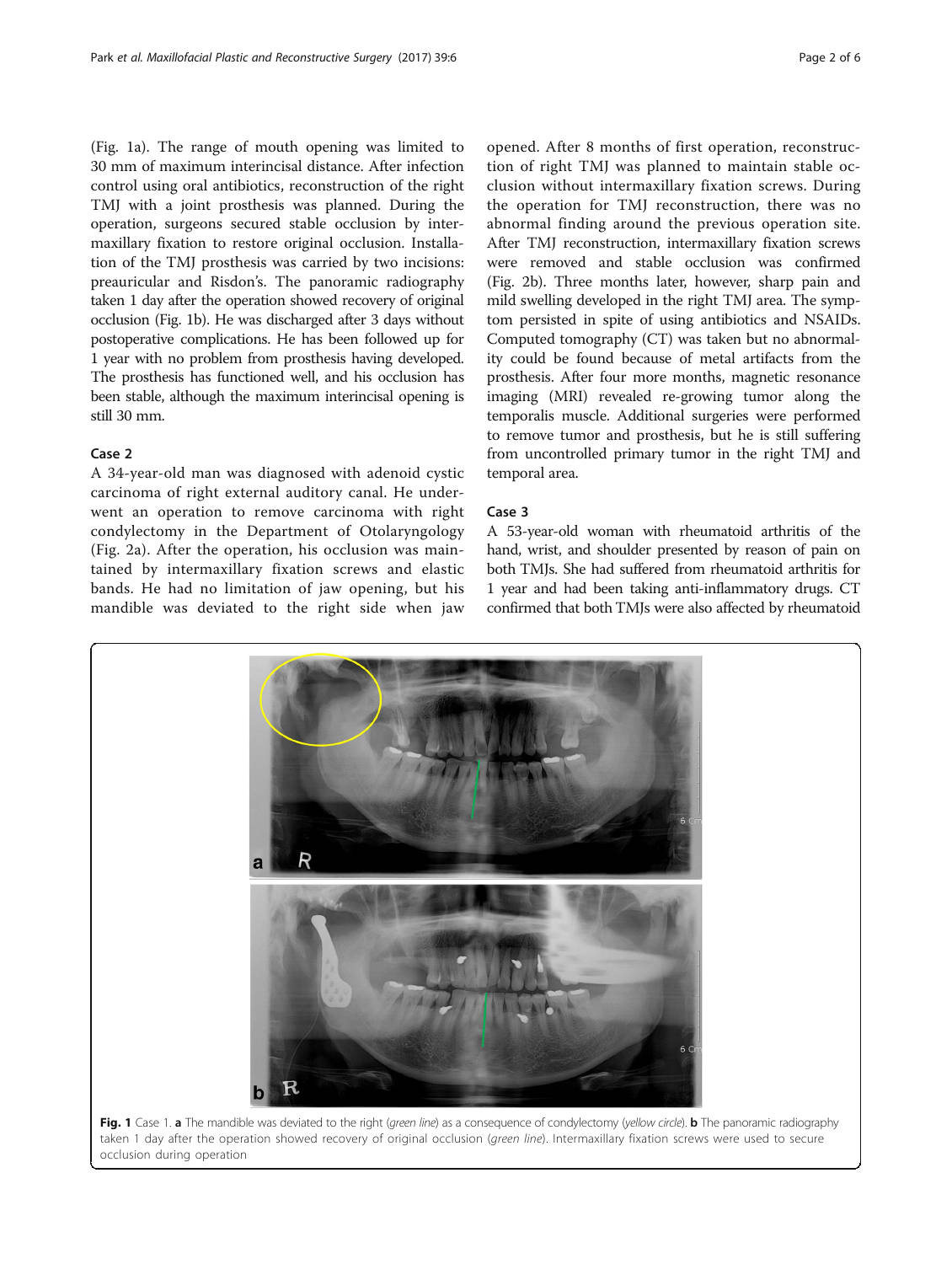arthritis (Fig. [3a\)](#page-3-0). Limited mouth opening (maximum interincisal distance of 23 mm) was observed, and pain was aggravated when she moved her jaw. For pain relief, dental splint therapy was started and arthrocentesis of both TMJs was performed. The symptom improved with the treatments, but anterior open bite developed slowly. Overbite changed to −6 mm from initial overbite of 0 mm (Fig. [3b](#page-3-0)). To prevent disease progression, a reconstruction of TMJs with prosthesis was planned. During the operation, superior repositioning of posterior maxilla using Le Fort I osteotomy was performed because her upper anterior teeth protruded. After resection of both condyles, the reconstruction of TMJs with prosthesis was done with counterclockwise rotation of mandible to close anterior open bite (Fig. [3c](#page-3-0)). It has been 2 years since the operation, and there has been no evidence of any persisting inflammatory process. Neither further progression of anterior open bite nor symptoms of inflammation have been observed.

#### Case 4

A 41-year-old man who had suffered from ankylosing spondylitis since the age of 31 years presented. He was complaining of pain in the right TMJ area and limitation of mouth opening. He could not open his mouth more than 25 mm, and his jaw deviated to the right side which meant limitation of right TMJ movement. By examination of CT images, ankylosis of right TMJ secondary to ankylosing spondylitis was suspected (Fig. [4](#page-4-0)). Reconstruction of right TMJ with prosthesis was planned to eliminate the possibility of re-ankylosis of TMJ. During the operation, a fibrous mass and the ankylosed condyle were removed, the glenoid fossa was trimmed, and a TMJ prosthesis was installed. Three months later, his maximum interincisal distance improved to 36 mm but his jaw still deviated to the right side. Neither inflammatory symptom nor heterotopic bone formation of the right TMJ has been observed for 1 year. He is under periodic follow-up because ankylosis could recur around joint prosthesis and the left (non-affected side) TMJ could also be involved by ankylosis secondary to ankylosing spondylitis.

# **Discussion**

TMJ reconstruction with alloplastic prosthesis is indicated in cases of specific TMJ conditions and pathology with irreversible joint damage [\[6](#page-5-0)]. The authors described the outcomes of four patients receiving TMJ reconstruction using

<span id="page-2-0"></span>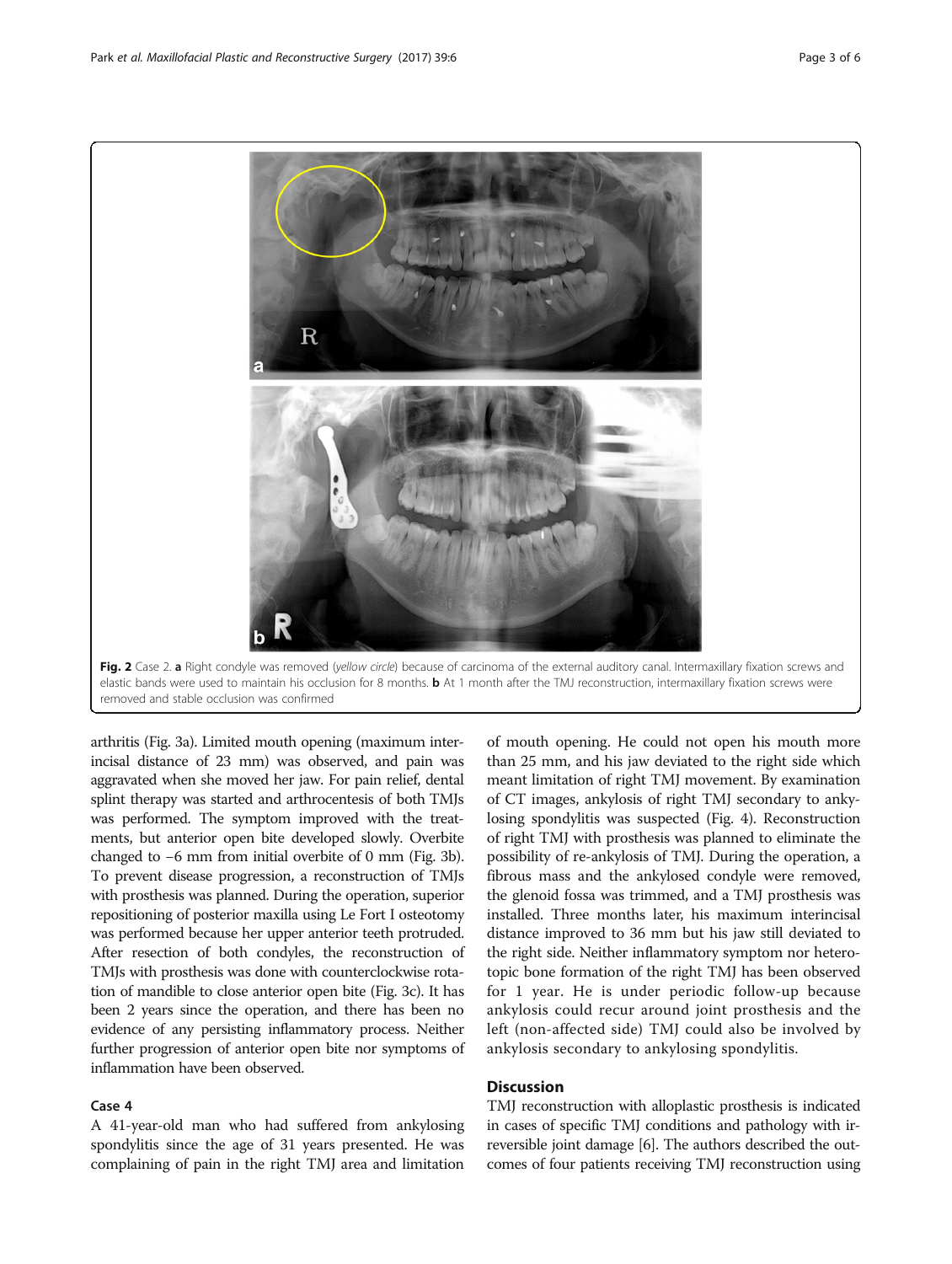stock prosthesis involving, respectively, trauma, tumor, resorption, and ankylosis (Table [1](#page-4-0)). In case 1, the patient had experienced trauma, had fixative surgery, contracted a postoperative infection, and then undergone a condylectomy. Before installation of the prosthesis, it was important to control all infection, which could cause reconstruction failure. As an infected prosthesis can lead to secondary operation and removal of the prosthesis [[7, 8\]](#page-5-0), control of previous infection is important before its installation. The chief complaint of the patient was malocclusion after loss of the condyle. After reconstruction with a TMJ prosthesis, original occlusion was restored although without former range of mouth opening. An infection which had persisted over a month and multiple surgeries are considered a reason for limitation of mouth opening.

In case 2, involvement of the TMJ by carcinoma of the external auditory canal necessitated condyle resection. Although reconstructive surgery was successful, the patient still suffered from uncontrolled primary tumor. When the symptoms of tumor recurrence first developed, they were ascribed to postoperative infection of prosthesis because metal artifacts from the prosthesis made the images difficult to interpret. Alloplastic prosthesis is a reconstructive option for tumors around TMJs but is not suitable to patients who need to have a CT or MRI taken to identify further pathologic changes.

Severe inflammatory joint disease is another indication for alloplastic TMJ prosthesis. In case 3, severe inflammation of TMJs caused bilateral condylar resorption in rheumatoid arthritis. Alloplastic reconstruction of TMJ

<span id="page-3-0"></span>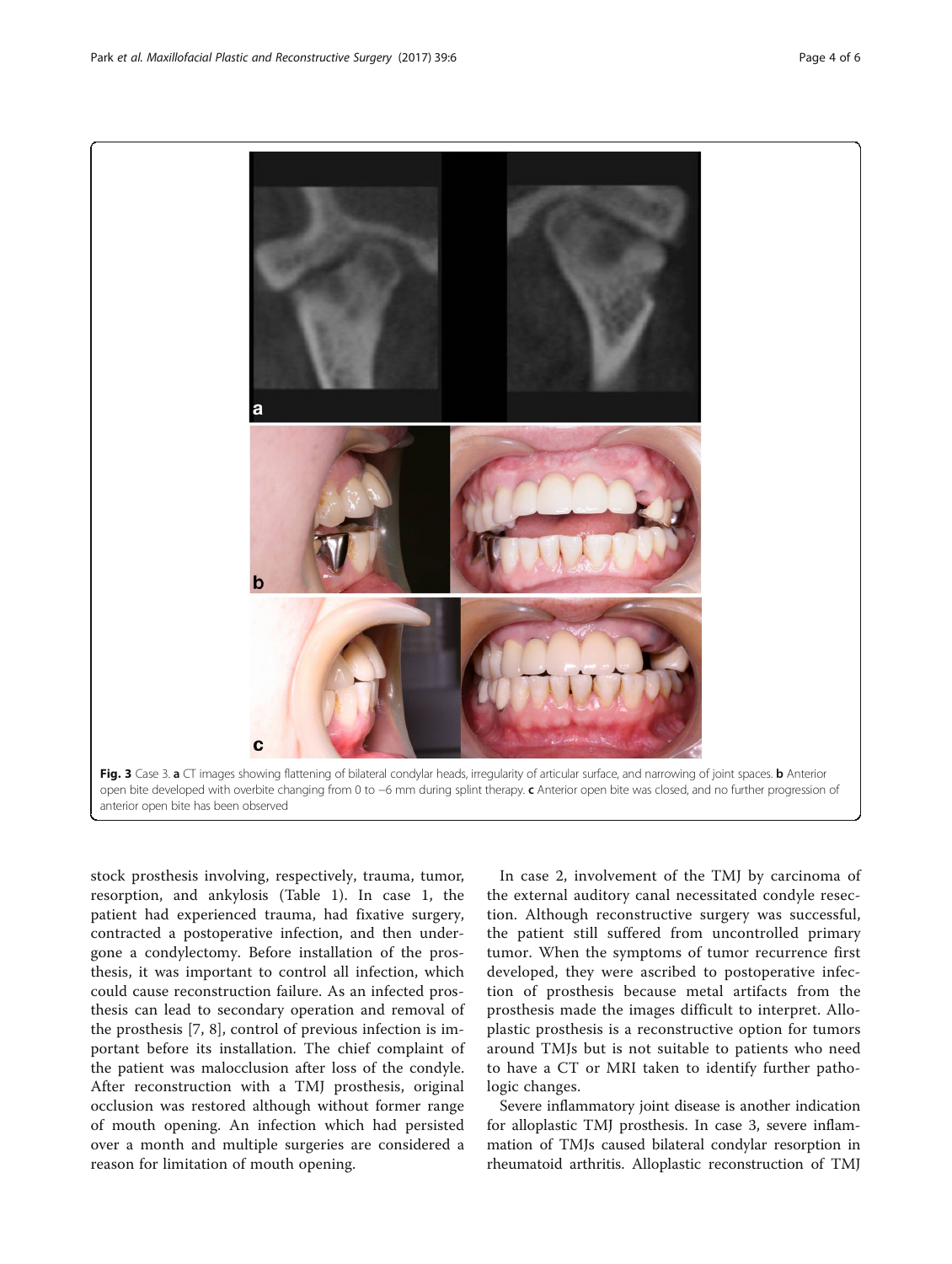was planned to stop disease progression, which was aggravating anterior open bite. Severe inflammatory joint disease has been reported to have the best results with alloplastic reconstruction in terms of predictable results [[1\]](#page-5-0). Counterclockwise rotation of mandible is considered a destabilizing factor in orthognathic surgery. Using a prosthesis, however, stable function without relapse is expected according to the literature [[6, 9](#page-5-0)]. The patient has been followed up for 2 years with no evidence of relapse.

TMJ ankylosis is also a good indication for reconstruction with prosthesis, especially in patients with recurrent fibrosis and bony ankylosis [\[10\]](#page-5-0). In case 4, the risk of re-ankylosis after gap arthroplasty was considered high because of the underlying disease, ankylosing spondylitis. Total reconstruction of TMJ with prosthesis was planned to avoid the risk of re-ankylosis. The patient has restored his former range of mouth opening, but his jaw still deviates to the affected side, which is accounted for by the prosthesis

rather than re-ankylosis. In contrast with TMJ, which functions in both rotational and translational patterns, the prosthesis functions in a purely rotational pattern due to the loss of lateral pterygoid muscle attachment. Limited movement of jaw to the nonprosthesis side and deviation of jaw to the prosthesis side are inevitable.

There are some limitations of TMJ reconstruction with alloplastic prosthesis. Because alloplastic prosthesis cannot follow growth, the use of prosthesis in a growing patient is limited. Long-term data on material wear and stability of TMJ prosthetics is still needed. Nevertheless, due to its advantages over autogenous graft such as (1) immediate jaw function, (2) low risk of re-ankylosis, (3) no need for a secondary donor site, (4) decreased surgery time, and (5) mimicking normal anatomy [[1\]](#page-5-0), alloplastic prosthesis is widely used to reconstruct TMJs.

Several studies have reported satisfactory results of TMJ reconstruction with alloplastic prosthesis. Mercuri et al. reported long-term outcome of 193 patients (mean followup of 11.4 years), which showed a significant reduction in pain and an increase in mandibular function and range of motion after TMJ reconstruction using customized prosthesis (TMJ Concepts) [\[11\]](#page-5-0). A study by Westermark who evaluated 12 patients treated with stock prosthesis (Biomet) after a follow-up time of up to 8 years reported an increased mean jaw-opening capacity and elimination of joint-related pain [\[12\]](#page-5-0). Also, a 3-year follow-up study of 288 patients treated with stock prosthesis (Biomet) by Giannakopoulos et al. showed significant improvement in pain level, jaw function, and incisal opening [\[13\]](#page-5-0).

The above four cases of trauma, tumor, resorption, and ankylosis represent the indications of alloplastic prosthesis. Loss of condyle from trauma and resorption of joint are good indications for prosthesis, but the patients should be informed about limitation of jaw movement. In case of structural damage of TMJ by tumor, recurrence of tumor should be considered before planning TMJ reconstruction. Considering heterotopic bone formation in case of ankylosis, periodic follow-up and special surgical technique are required.

|  | Table 1 Four patients receiving TMJ reconstruction using alloplastic prosthesis |
|--|---------------------------------------------------------------------------------|

|                          | Case 1                                   | Case 2                                                   | Case 3                  | Case 4                                          |
|--------------------------|------------------------------------------|----------------------------------------------------------|-------------------------|-------------------------------------------------|
| Age/gender               | 52/male                                  | 34/male                                                  | 53/female               | 41/male                                         |
| Joints                   | Right                                    | Right                                                    | Bilateral               | Right                                           |
| Etiology                 | Trauma                                   | Tumor<br>(carcinoma of right<br>external auditory canal) | Rheumatoid arthritis    | Ankylosing spondylitis                          |
| Preoperative<br>symptom  | Deviated mandible,<br>unstable occlusion | Deviated mandible                                        | Anterior open bite      | Pain, limited mouth<br>opening                  |
| Postoperative<br>symptom | Limited mouth opening                    | Sharp pain and swelling<br>by tumor recurrence           | No further inflammation | Mandibular deflection<br>when opening the mouth |
| Follow-up periods        | 1 year                                   | 7 months                                                 | 2 years                 | l year                                          |

<span id="page-4-0"></span>